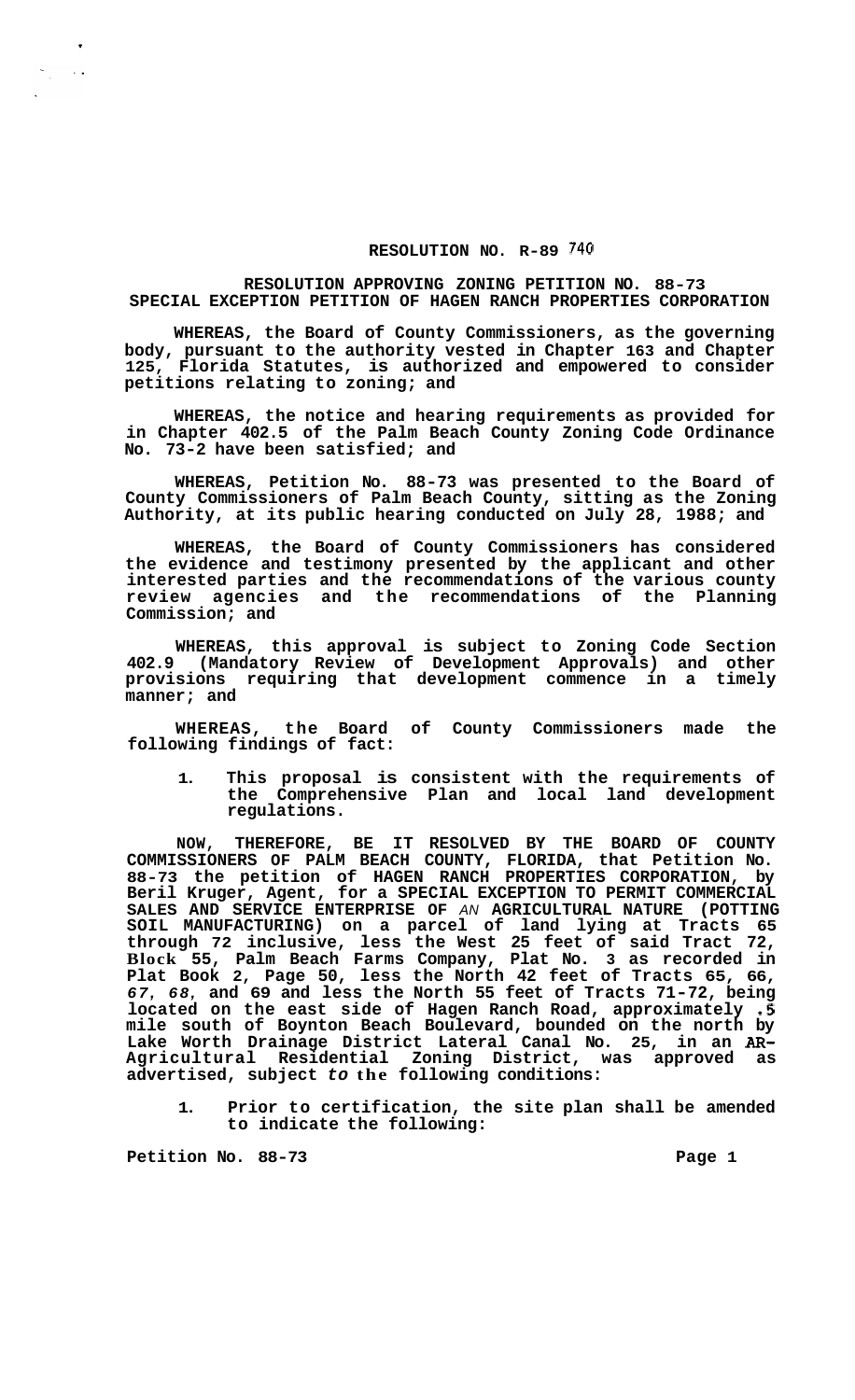- **a. The correct dimensions for all access points:**
- **b. The location, and type of materials to be stored on site:**
- **c. A graphic elevation clearly detailing the mulching and topsoil production process as it will occur on site:**
- **d. The height of the soil hopper: and**
- **e. Revised tabular data to include: the maximum total floor area and the maximum lot coverage.**
- **2. There shall be no cross access or storage of materials associated with this Special Exception between Zoning Petition No. 88-73 and No. 87-144.**
- **3. Prior to site plan certification, the petitioner shall submit documentation substantiating existing building locations prior to 1973, and a copy of all the building permits issued on site. The petitioner shall also indicate those buildings to remain in the project's proposal. The petitioner shall delineate upon the site plan the building permit number and year it was issued for each structure shown.**
- **4. No composting shall take place on site. Use** *of* **the site shall be limited to potting soil processing and a plant nursery.**
- **5. Prior to site plan certification, the petitioner shall demonstrate to the satisfaction of the Health Department that the operation of the facility satisfies all applicable pollution control requirements, in particular, in order to ensure compliance with regulations governing unconfined emissions of particulate matter, Florida Administrative Code Rule 17-2.610 (3)** , **the petitioner shall take reasonable precautions that include, but are not limited to, the following:** 
	- **a. Adequate containment structures at the operational points; and**
	- **b. Sufficient water sprinkling.**
- **6. Petitioner shall cease operation upon receipt of a complaint to the Health Department that pollution control rules have been violated. Operation may be resumed upon a determination by the Health Department that no code violation exists or otherwise as provided by law.**

**Petition No. 88-73** Page 2

 $\epsilon$ 

 $\lambda_{\rm c} = 0.1$ 

 $\sim$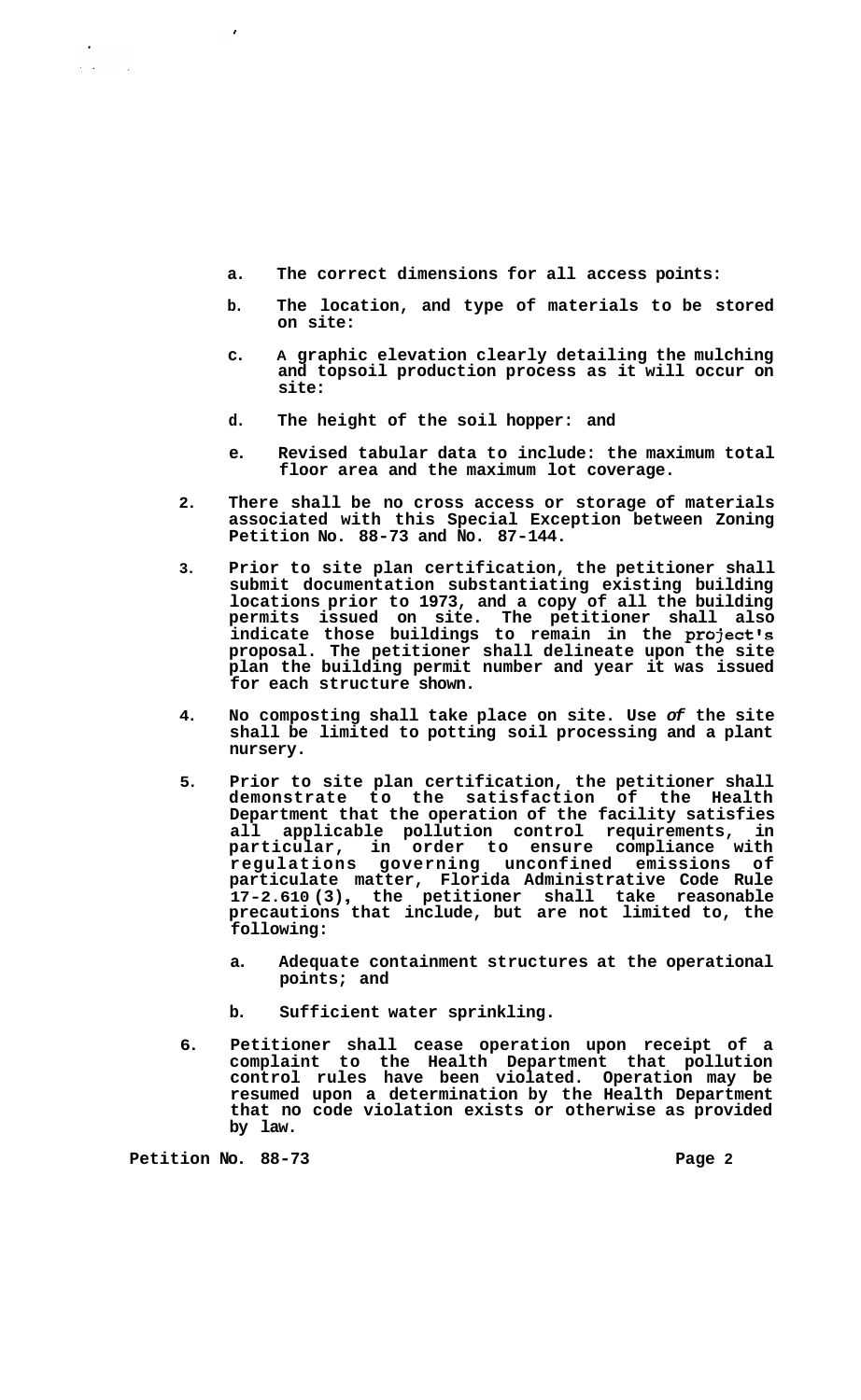- **7. The application and engineering plans, calculations, etc. to construct well and/or septic tank must be submitted to the Health Department prior to site plan approval (or prior to issuance of Building Permit for straight rezoning).**
- **8. Reasonable measures shall be employed during site development to insure that no pollutants from this property shall enter adjacent or nearby surface waters.**
- **9. The developer shall provide discharge control and treatment for the stormwater runoff in accordance with all applicable agency requirements in effect at the time of the permit application. However, at a minimum, this development shall retain onsite the stormwater runoff generated by a three (3) year-one (1) hour storm with a total rainfall of 3 inches as required by the Permit Section, Land Development Division. The drainage system shall be maintained in an acceptable condition as approved by the County Engineer. In the event that the drainage system is not adequately maintained as determined by the County Engineer, this matter will be referred to the Code Enforcement Board for enforcement.**
- **10. The developer shall design the drainage system such that storm water runoff from the parking areas and paved surfaced area shall be separate from those areas which may contain hazardous or undesirable waste from the proposed site.**
- **11. Within 90 days of approval of this project, the property owner shall convey to Palm Beach County by road right-of-way warranty deed for Hagen Ranch Road, 40 feet from centerline free of all encumbrances and encroachments. Petitioner shall provide Palm Beach County with sufficient documentation acceptable to the Right of Way Acquisition Section to ensure that the property is free of all encumbrances and encroachments.**  Right-of-way conveyances shall also include "Safe Sight<br>Corners" where appropriate at intersections as Corners" where appropriate at **determined by the County Engineer.**
- **12. Prior to Site Plan certification the developer shall relocate the proposed entrance road subject to approval by the County Engineer.**
- **13. The property owner shall pay a Fair Share Fee in the amount and manner required by the "Fair Share Contribution for Road Improvements Ordinance" as it presently exists or as it may from time to time be amended. The Fair Share Fee for this project presently is \$2,545.00 (95 trips X \$26.79 per trip).**

**Petition No. 88-73 Page 3**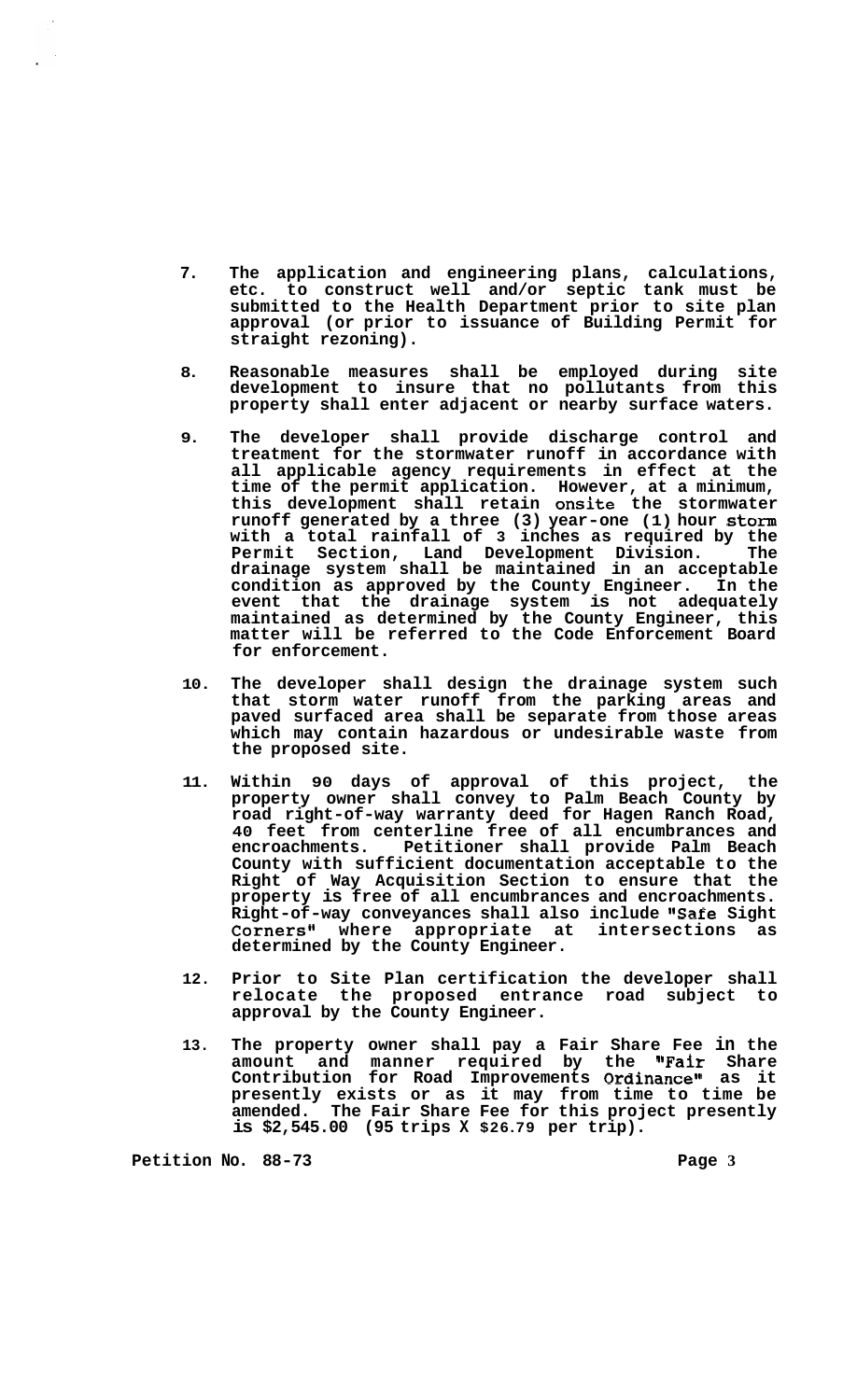- **14.** The petitioner shall convey to the Lake Worth Drainage District the north **55** feet of Tract **70,** Block **55,** and the south **13** feet of the north **55** feet of Tracts **69, 68, 67, 66,** and **65** Block **55** according to the plat of the Palm Beach Farms Company Plat **No. 3,** Plat Bc ok **2,**  Page 45-54 for the required right-of-way for Lateral Canal **No. L-25,** by Quit Claim Deed or an Easement. Deed in the form provided by said District within 11inety **(90)** days **of** the approval of the Resolution app1:oving this project .
- 15. No off-premise signs shall be permitted on the site.
- 16. Property owner shall construct on Hagen Ranch Foad a three-lane section from the project's south property line north to the north of the school site along with appropriate tapers, as approved by the County Engineer.
- **17.** The petitioner shall install a landscape buffer along the northern property line consisting of a solid hedge twenty-four (24) inches high, planted twenty-fou: (24) inches on center, to reach a minimum height of *s* ix **(6)**  feet within two **(2)** years, supplemented with olle **(1)**  tree every twenty (20) feet on center extending from the northwestern property line to the eastern edge of "Building B" located within the center of the site, as indicated on Exhibit **No. 18** presented at the Bosrd of County Commissioners1 public hearing.
- **18.** Prior to submittal to the Site Plan Review Comnittee, the petitioner shall execute Unity of Title ccvering the entire site for Petition **No. 87-144.**
- **19.** Failure to comply with the conditions herein may result in the denial or revocation of a building permit; the issuance of a stop work order; the denial of a Certificate of Occupancy on any building or structure; or the denial or revocation of any permit or approval for any developer-owner, commercial-owner, lessee, or user of the subject property. Appeals from such action may be taken to the Palm Beach County Board of Adjustment or as otherwise provided in the Pah Beach County Zoning Code.

Petition **No. 88-73** Pags **4** 

 $\bullet$  .  $\bullet$